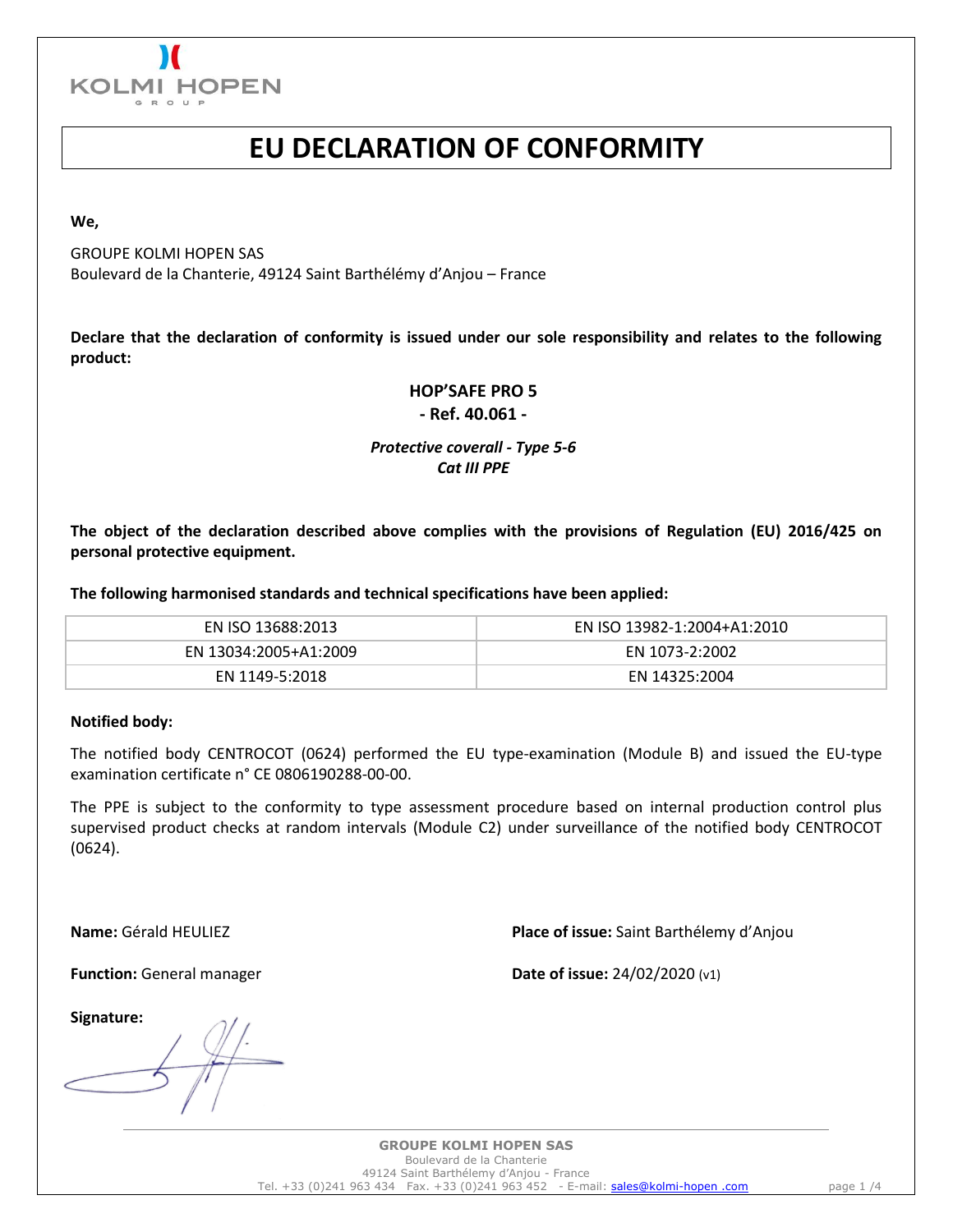

### **DECLARATION UE DE CONFORMITE**

**Nous,**

GROUPE KOLMI HOPEN SAS Boulevard de la Chanterie, 49124 Saint Barthélemy d'Anjou – France

**Déclarons que la déclaration de conformité est établie sous notre seule responsabilité et concerne le produit suivant :**

### **HOP'SAFE PRO 5**

**- Ref. 40.061 -**

### *Combinaison de protection - Type 5-6 EPI de catégorie III*

**L'objet de la déclaration, décrit ci-dessus, est conforme aux dispositions du Règlement (UE) 2016/425 relatif aux équipements de protection individuelle.**

**Les normes harmonisées et spécifications techniques suivantes ont été appliquées :**

| EN ISO 13688:2013     | EN ISO 13982-1:2004+A1:2010 |
|-----------------------|-----------------------------|
| EN 13034:2005+A1:2009 | EN 1073-2:2002              |
| EN 1149-5:2018        | EN 14325:2004               |

### **Organisme notifié :**

L'organisme notifié CENTROCOT (0624) a effectué l'examen UE de type (module B) et a établi l'attestation d'examen UE de type n° CE 0806190288-00-00.

L'EPI est soumis à la procédure d'évaluation de la conformité au type sur la base du contrôle interne de la production et de contrôles supervisés du produit à des intervalles aléatoires (module C2) sous la surveillance de l'organisme notifié CENTROCOT (0624).

**Nom :** Gérald HEULIEZ **Lieu d'établissement :** Saint Barthélemy d'Anjou

**Fonction :** Directeur général **Date d'établissement :** 24/02/2020 (v1)

**Signature :**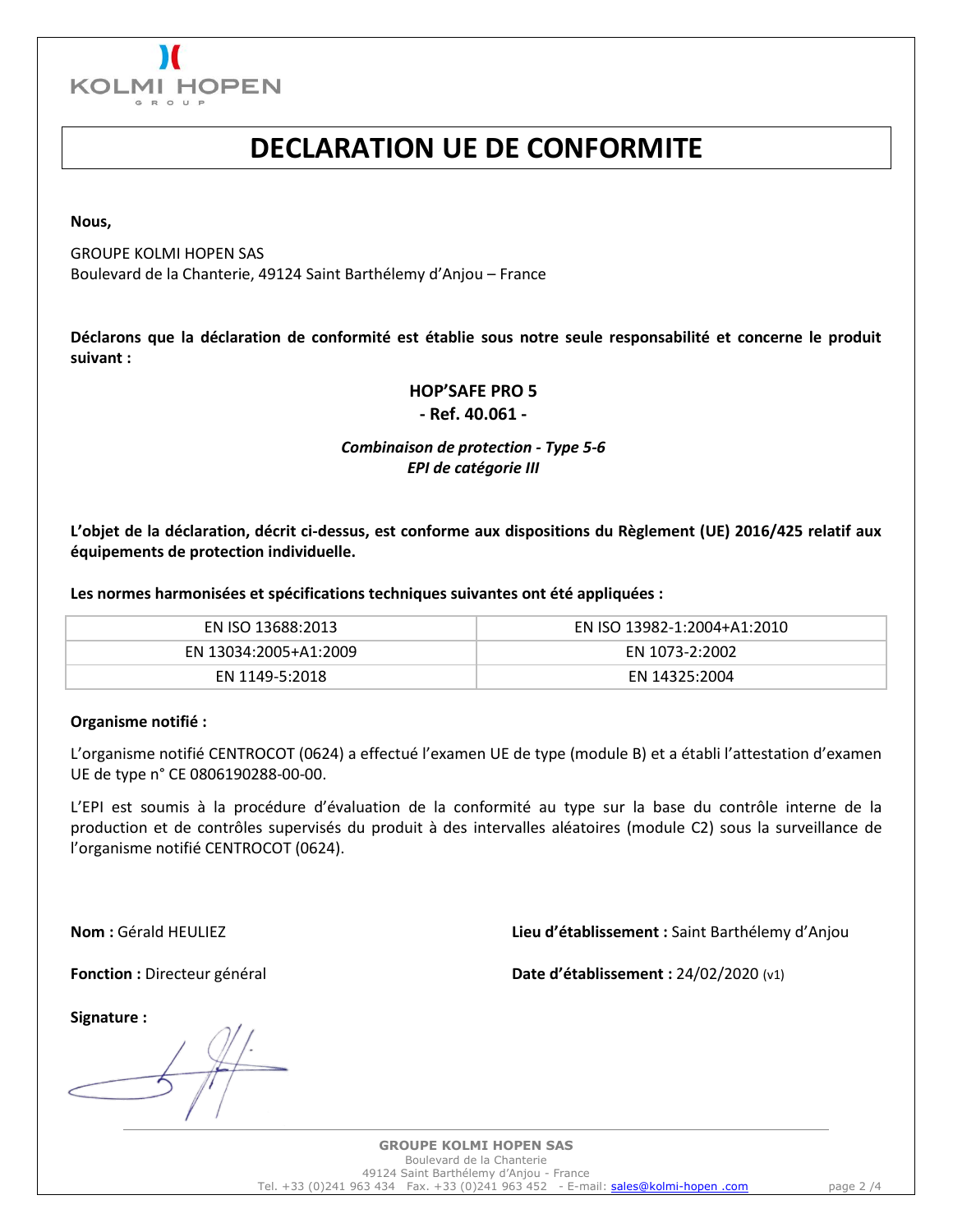

### **EU-CONFORMITEITSVERKLARING**

**Wij,**

GROUPE KOLMI HOPEN SAS Boulevard de la Chanterie, 49124 Saint Barthélemy d'Anjou – France

**Verklaren dat de conformiteitsverklaring wordt uitgegeven onder onze uitsluitende verantwoordelijkheid en betrekking heeft op het volgende product:**

### **HOP'SAFE PRO 5**

**- Ref. 40.061 -**

### *Beschermende overall – Type 5-6 PBM van categorie III*

**Het hierboven beschreven voorwerp is conform met de bepalingen van Verordening (EU) 2016/425 betreffende persoonlijke beschermingsmiddelen.**

**De volgende geharmoniseerde normen en technische specificaties zijn toegepast:**

| EN ISO 13688:2013     | EN ISO 13982-1:2004+A1:2010 |
|-----------------------|-----------------------------|
| EN 13034:2005+A1:2009 | EN 1073-2:2002              |
| EN 1149-5:2018        | EN 14325:2004               |

### **Aangemelde instantie:**

De aangemelde instantie CENTROCOT (0624) heeft het EU-typeonderzoek (module B) verricht en het certificaat van EU-typeonderzoek n° CE 0806190288-00-00 afgegeven.

Het PBM is onderworpen aan de conformiteit met typebeoordelingsprocedure op basis van interne productcontrole plus productcontroles onder toezicht met willekeurige tussenpozen (module C2) onder toezicht van de aangemelde instantie CENTROCOT (0624).

**Naam:** Gérald HEULIEZ **Plaats van afgifte:** Saint Barthélemy d'Anjou

**Functie:** Algemeen directeur **Datum van afgifte:** 24/02/2020 (v1)

**Handtekening:**